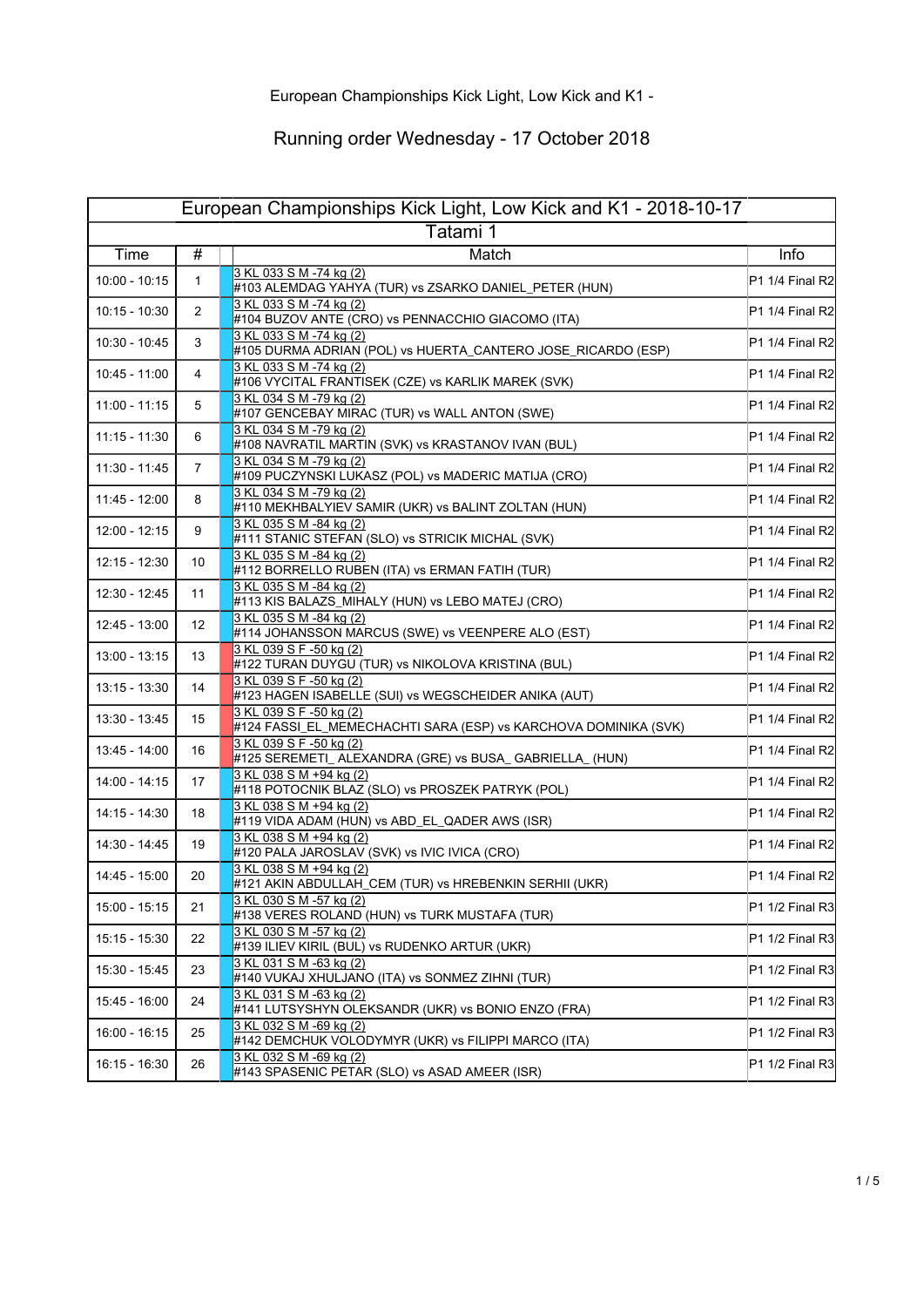| European Championships Kick Light, Low Kick and K1 - 2018-10-17 |                 |                                                                                                                                                        |                   |
|-----------------------------------------------------------------|-----------------|--------------------------------------------------------------------------------------------------------------------------------------------------------|-------------------|
| Ring1                                                           |                 |                                                                                                                                                        |                   |
| Time                                                            | #               | Match                                                                                                                                                  | Info              |
| $10:00 - 10:12$                                                 | $\mathbf{1}$    | 7 K1 045 S M -67 kg (2)<br>#307 DIZDAREVIC AMEL (CRO) vs BASHIROV TAMERLAN (RUS)                                                                       | P1 R1             |
| 10:12 - 10:24                                                   | 2               | 7 K1 045 S M -67 kg (2)<br>#308 JONI MATE (HUN) vs PETROV DRAGOMIR (BUL)                                                                               | P1 R1             |
| 10:24 - 10:36                                                   | 3               | 7 K1 045 S M -67 kg (2)<br>#309 OZALP TAHA (TUR) vs LIDOR KURT (ISR)                                                                                   | P1 R1             |
| 10:36 - 10:48                                                   | 4               | 7 K1 045 S M -67 kg (2)<br>#310 VAURENIUK ALIAKSEI (BLR) vs KAZIECZKO WOJCIECH (POL)                                                                   | P1 R1             |
| 10:48 - 11:00                                                   | 5               | 7 K1 045 S M -67 kg (2)<br>#311 CIMPEANU GEORGIAN (ITA) vs UKRAINETS OLEKSANDR (UKR)                                                                   | P1 R1             |
| 11:00 - 11:12                                                   | 6               | 7 K1 047 S M -75 kg (2)<br>#312 SYROTENKO ANDRII (UKR) vs JEMELJANOVAS DEIVIDAS (LTU)                                                                  | P1 R1             |
| 11:12 - 11:24                                                   | 7               | 7 K1 047 S M -75 kg (2)<br>#313 ASLANLI ALISHAN (AZE) vs BABIC MILAN (BIH)                                                                             | P1 R1             |
| 11:24 - 11:36                                                   | 8               | 7 K1 047 S M -75 kg (2)<br>#314 KORUNCHEV KRISTIYAN (BUL) vs SPADARENKA MAKS (BLR)                                                                     | P1 R1             |
| 11:36 - 11:48                                                   | 9               | 7 K1 047 S M -75 kg (2)<br>#315 ASTUR MAIKEL (EST) vs GULER MUKREMIN (TUR)                                                                             | P1 R1             |
| 11:48 - 12:00                                                   | 10              | 7 K1 047 S M -75 kg (2)<br>#316 GARAJ PAVOL (SVK) vs SPASOJEVIC TIMI (SLO)                                                                             | P1 R1             |
| 12:00 - 12:12                                                   | 11              | 7 K1 048 S M -81 kg (2)<br>#317 AYVERDI TAYLAN (TUR) vs PECNIK ZIGA (SLO)                                                                              | P1 R1             |
| 12:12 - 12:24                                                   | 12 <sup>°</sup> | 7 K1 048 S M -81 kg (2)<br>#318 KOSTOV RADOSLAV (BUL) vs AMIRZHANOV GADZHIMURAD (RUS)                                                                  | P1 R1             |
| 12:24 - 12:36                                                   | 13              | 7 K1 048 S M -81 kg (2)<br>#319 DOLBIEN BARTOSZ (POL) vs POPA VICTOR_LEONARD (ROU)                                                                     | P1 R1             |
| 12:36 - 12:48                                                   | 14              | 7 K1 048 S M -81 kg (2)<br>#320 KOLODZEJ JOZEF (SVK) vs COSIC GAJ (CRO)                                                                                | P1 R1             |
| 12:48 - 13:00                                                   | 15              | 7 K1 048 S M -81 kg (2)<br>#321 GRIMBERG MATTHIAS (SWE) vs SKOULAS ANASTASIOS (GRE)                                                                    | P1 R1             |
| 13:00 - 13:12                                                   | 16              | 7 K1 056 S F -65 kg (2)<br>#378 OMICEVIC SEJLA (CRO) vs MELINOVA SARKA (CZE)                                                                           | $P1 1/4$ Final R1 |
| 13:12 - 13:24                                                   | 17              | 7 K1 056 S F -65 kg (2)<br>#379 MANIC TEODORA (SRB) vs SITNIKOVA ALEKSANDRA (BLR)                                                                      | $P1 1/4$ Final R1 |
| 13:24 - 13:36                                                   | 18              | 7 K1 056 S F -65 kg (2)<br>#380 RODRIGUEZ_CARDENOSA PATRICIA (Federación Española de Kickboxing y<br>Muaythai(ESP) vs DENIZ SERVET (TUR)               | P1 1/4 Final R1   |
| 13:36 - 13:48                                                   | 19              | 7 K1 057 S F -70 kg (2)<br>#381 RADIC NIVES (CRO) vs DEMIRAYAK BUSRA (TUR)                                                                             | P1 1/4 Final R1   |
| 13:48 - 14:00                                                   | 20              | 7 K1 057 S F -70 kg (2)<br>#382 BALANDA KAMILA (POL) vs GISMEEVA ELINA (RUS)                                                                           | $P1 1/4$ Final R1 |
| 14:00 - 14:12                                                   | 21              | 7 K1 043 S M -60 kg (2)<br>#327 TADLANEK TOMAS (SVK) vs VINNIK ARTSEM (BLR)                                                                            | P1 1/4 Final R2   |
| 14:12 - 14:24                                                   | 22              | 7 K1 043 S M -60 kg (2)<br>12 4 H328 UNZUE_CASAJUS ANDRES (Federación Española de Kickboxing y Muaythai(ESP) vs P1 1/4 Final<br>SEMENCHUK MAKSYM (UKR) |                   |
| 14:24 - 14:36                                                   | 23              | 7 K1 043 S M -60 kg (2)<br>#329 SEN SONER (TUR) vs VALCHEV STANISLAV (BUL)                                                                             | P1 1/4 Final R2   |
| 14:36 - 14:48                                                   | 24              | 7 K1 043 S M -60 kg (2)<br>#330 ABDULMADZHIDOV IBRAGIM (RUS) vs SUDIC DINO (CRO)                                                                       | P1 1/4 Final R2   |
| 14:48 - 15:00                                                   | 25              | 7 K1 046 S M -71 kg (2)<br>#339 TANBIEV ALIMPASHA (RUS) vs HARUTJUNJAN GOR (CZE)                                                                       | P1 1/4 Final R3   |
| 15:00 - 15:12                                                   | 26              | 7 K1 046 S M -71 kg (2)<br>#340 OGUZ YILDIRIM (TUR) vs GIELATA ADAM (POL)                                                                              | $P1 1/4$ Final R3 |
| 15:12 - 15:24                                                   | 27              | 7 K1 046 S M -71 kg (2)<br>#341 SPRINGER SASCHA (GER) vs ALIYEV ELKHAN (AZE)                                                                           | $P1 1/4$ Final R3 |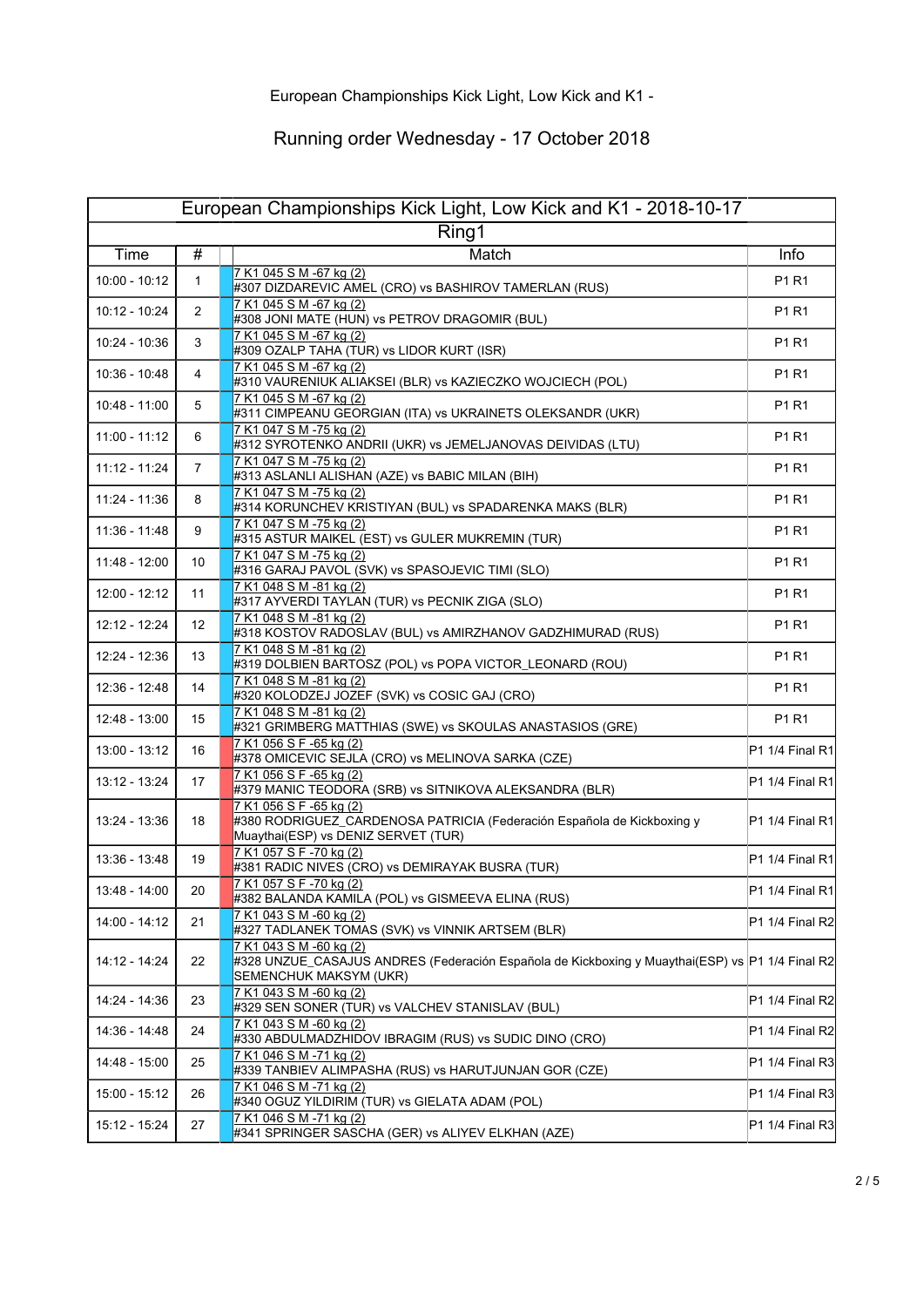| European Championships Kick Light, Low Kick and K1 - 2018-10-17 |                 |                                                                                           |                   |
|-----------------------------------------------------------------|-----------------|-------------------------------------------------------------------------------------------|-------------------|
| Ring1                                                           |                 |                                                                                           |                   |
| Time                                                            | $\overline{\#}$ | Match                                                                                     | Info              |
| 15:24 - 15:36                                                   | 28              | 7 K1 046 S M -71 kg (2)<br>#342 HRISTO_HRISTOV (BUL) vs BARAO ADOLFO (POR)                | P1 1/4 Final R3   |
| 15:36 - 15:48                                                   | 29              | 7 K1 049 S M -86 kg (2)<br>#351 JAMAN LUKA (CRO) vs MABROUK KARIM (AUT)                   | P1 1/4 Final R2   |
| 15:48 - 16:00                                                   | 30              | 7 K1 049 S M -86 kg (2)<br>#352 MALAFEEV ALEKSANDR (RUS) vs BAKES JAKUB (CZE)             | P1 1/4 Final R2   |
| 16:00 - 16:12                                                   | 31              | 7 K1 049 S M -86 kg (2)<br>#353 DELININKAITIS GREJUS (LTU) vs VAUCHOK YAUHENI (BLR)       | P1 1/4 Final R2   |
| 16:12 - 16:24                                                   | 32              | 7 K1 049 S M -86 kg (2)<br>#354 FOSTENKO VLADYSLAV (UKR) vs BRATKOWICZ MAKSYMILIAN (POL)  | P1 1/4 Final R2   |
| 16:24 - 16:36                                                   | 33              | 7 K1 052 S F -48 kg (2)<br>#363 SENGUR ZEKIYE_ZELAL (TUR) vs SACHKOV YULIA (ISR)          | $P1 1/4$ Final R1 |
| 16:36 - 16:48                                                   | 34              | 7 K1 052 S F -48 kg (2)<br>#364 BOS EWA (POL) vs STRNADOVA KLARA (CZE)                    | $P1 1/4$ Final R1 |
| 16:48 - 17:00                                                   | 35              | 7 K1 052 S F -48 kg (2)<br>#365 MARJANOVIC GORDANA (SRB) vs ZHAGUPOVA FATIMA (RUS)        | $P1 1/4$ Final R1 |
| 17:00 - 17:12                                                   | 36              | 7 K1 053 S F -52 kg (2)<br>#366 CHOCHLIKOVA MONIKA (SVK) vs KARABULUT SIBEL (TUR)         | P1 1/4 Final R2   |
| 17:12 - 17:24                                                   | 37              | 7 K1 053 S F -52 kg (2)<br>#367 DJEKIC MARINA (SRB) vs HERRERA_MARTOS PATRICIA (ESP)      | P1 1/4 Final R2   |
| 17:24 - 17:36                                                   | 38              | 7 K1 053 S F -52 kg (2)<br>#368 LUCIC IVONA (CRO) vs ISMAILOVA KRISTINA (RUS)             | P1 1/4 Final R2   |
| 17:36 - 17:48                                                   | 39              | 7 K1 053 S F -52 kg (2)<br>#369 KERLEHOVA MICHAELA (CZE) vs BLENGINO CECILIA (ITA)        | P1 1/4 Final R2   |
| 17:48 - 18:00                                                   | 40              | 7 K1 054 S F -56 kg (2)<br>#370 CARVALHO ANA_RITA (POR) vs PAGLIAROLI MARIKA (ITA)        | P1 1/4 Final R2   |
| 18:00 - 18:12                                                   | 41              | 7 K1 054 S F -56 kg (2)<br>#371 HARTIKAINEN HANNA-RIIKKA (FIN) vs PIETRZYKOWSKA EWA (POL) | P1 1/4 Final R2   |
| 18:12 - 18:24                                                   | 42              | 7 K1 054 S F -56 kg (2)<br>#372 BABINTSEVA NATALIA (RUS) vs PETRIKOVA VERONIKA (SVK)      | P1 1/4 Final R2   |
| 18:24 - 18:36                                                   | 43              | 7 K1 054 S F -56 kg (2)<br>#373 JOVANA MILOVANOVIC (SRB) vs OKUMUS MELTEM (TUR)           | P1 1/4 Final R2   |
| 18:36 - 18:48                                                   | 44              | 7 K1 055 S F -60 kg (2)<br>#374 CMAROVA LUCIA_ (SVK) vs KALYONCU NAGIHAN (TUR)            | $P1 1/4$ Final R1 |
| 18:48 - 19:00                                                   | 45              | 7 K1 055 S F -60 kg (2)<br>#375 HEMETSBERGER STELLA (AUT) vs BABIC MONIKA (CRO)           | $P1 1/4$ Final R1 |
| 19:00 - 19:12                                                   | 46              | 7 K1 055 S F -60 kg (2)<br>#376 KUTSENKO IULIIA (RUS) vs CZERWINSKA EMILIA (POL)          | $P1 1/4$ Final R1 |
| 19:12 - 19:24                                                   | 47              | 7 K1 055 S F -60 kg (2)<br>#377 BIALKOVA DARYA (BLR) vs BJELOGRLIC MILANA (SRB)           | P1 1/4 Final R1   |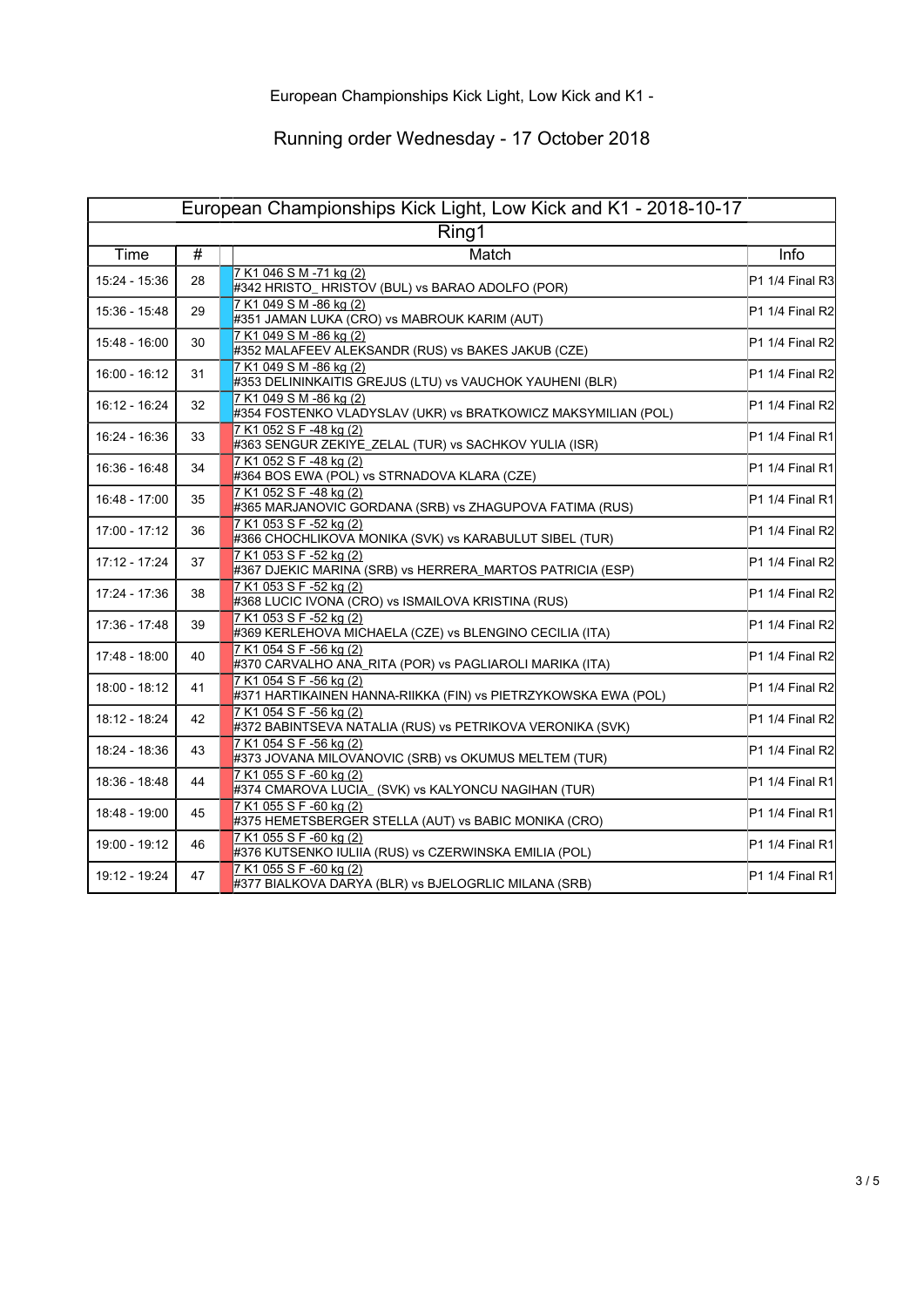| European Championships Kick Light, Low Kick and K1 - 2018-10-17 |                   |                                                                                               |                   |
|-----------------------------------------------------------------|-------------------|-----------------------------------------------------------------------------------------------|-------------------|
| Ring2                                                           |                   |                                                                                               |                   |
| Time                                                            | #                 | Match                                                                                         | <b>Info</b>       |
| $10:00 - 10:12$                                                 | $\mathbf{1}$      | 6 LK 043 S M -60 kg (2)<br>#197 MEMEDOVSKI DANIJEL (SRB) vs KROLIK MICHAL (POL)               | P1 R1             |
| 10:12 - 10:24                                                   | 2                 | 6 LK 043 S M -60 kg (2)<br>#198 BUSKO PAVLO (UKR) vs KAYA MEHMET_ZEKI (TUR)                   | P1 R1             |
| 10:24 - 10:36                                                   | 3                 | 6 LK 042 S M -57 kg (2)<br>#199 SHAHMARDANOV GIYAS (AZE) vs HYDA VLADYSLAV (UKR)              | $P1 1/4$ Final R1 |
| 10:36 - 10:48                                                   | 4                 | 6 LK 044 S M -63,5 kg (2)<br>#204 MAMELI LUCA (ITA) vs SANTOS ANDRE (POR)                     | P1 1/4 Final R2   |
| 10:48 - 11:00                                                   | 5                 | 6 LK 044 S M -63,5 kg (2)<br>#205 ANTEPLI ONUR (TUR) vs MUSAYEV RUSLAN (AZE)                  | P1 1/4 Final R2   |
| 11:00 - 11:12                                                   | 6                 | 6 LK 044 S M -63,5 kg (2)<br>#206 MIRCHEV OGNIYAN (BUL) vs SHMARHUN SIARHEI (BLR)             | P1 1/4 Final R2   |
| 11:12 - 11:24                                                   | $\overline{7}$    | 6 LK 044 S M -63,5 kg (2)<br>#207 CVETANOVIC MARKO (SRB) vs DOZDOR ROKO (CRO)                 | P1 1/4 Final R2   |
| 11:24 - 11:36                                                   | 8                 | 6 LK 052 S F -48 kg (2)<br>#236 KUBIAK KAROLINA (POL) vs PRGOMET SNJEZANA (CRO)               | P1 1/4 Final R2   |
| 11:36 - 11:48                                                   | 9                 | 6 LK 052 S F -48 kg (2)<br>#237 VASILEIADOU MARIA (GRE) vs RAJABZADEH_SHAHBANDLOU FATMA (AZE) | P1 1/4 Final R2   |
| 11:48 - 12:00                                                   | 10                | 6 LK 052 S F -48 kg (2)<br>#238 DMITRIEVA ANNA (RUS) vs CARDONI ELENA (ITA)                   | P1 1/4 Final R2   |
| 12:00 - 12:12                                                   | 11                | 6 LK 052 S F -48 kg (2)<br>#239 CETINTAS ZEYNEP (TUR) vs OSTOJIC MAJA (SRB)                   | P1 1/4 Final R2   |
| 12:12 - 12:24                                                   | $12 \overline{ }$ | 6 LK 053 S F -52 kg (2)<br>#240 BUKVIC SAIDA (SRB) vs DERESH LIUBOV (UKR)                     | IP1 1/4 Final R2I |
| 12:24 - 12:36                                                   | 13                | 6 LK 053 S F -52 kg (2)<br>#241 POSKREBYSHEVA ANNA (RUS) vs AKAR DILEK (TUR)                  | P1 1/4 Final R2   |
| 12:36 - 12:48                                                   | 14                | 6 LK 053 S F -52 kg (2)<br>#242 REGVAT LUCIJA (CRO) vs ZSIGA MELINDA (HUN)                    | P1 1/4 Final R2   |
| 12:48 - 13:00                                                   | 15                | 6 LK 053 S F -52 kg (2)<br>#243 GUENON DELPHINE (FRA) vs LOMBARDI LAURA (ITA)                 | P1 1/4 Final R2   |
| 13:00 - 13:12                                                   | 16                | 6 LK 045 S M -67 kg (2)<br>#208 KHAMIONAK ANDREI (BLR) vs BUDAGOV IANIS (RUS)                 | P1 1/4 Final R2   |
| 13:12 - 13:24                                                   | 17                | 6 LK 045 S M -67 kg (2)<br>#209 KEDVES ANDREJ (CRO) vs KONOVALOV ALEKSANDAR (SRB)             | P1 1/4 Final R2   |
| 13:24 - 13:36                                                   | 18                | 6 LK 045 S M -67 kg (2)<br>#210 TKACHUK_ ILLIA (UKR) vs JANKOWSKI ELIASZ (POL)                | P1 1/4 Final R2   |
| 13:36 - 13:48                                                   | 19                | 6 LK 045 S M -67 kg (2)<br>#211 HADZIMA SAMUEL (SVK) vs LARBI MEHDI (FRA)                     | P1 1/4 Final R2   |
| 13:48 - 14:00                                                   | 20                | 6 LK 046 S M -71 kg (2)<br>#212 KACZMARCZYK LUKASZ (POL) vs RADULOVIC NOVAK (SRB)             | P1 1/4 Final R2   |
| 14:00 - 14:12                                                   | 21                | 6 LK 046 S M-71 kg (2)<br>#213 ALTUNTAS MEVLANE (TUR) vs ASLANOV_RAMAL (AZE)                  | P1 1/4 Final R2   |
| 14:12 - 14:24                                                   | 22                | 6 LK 046 S M -71 kg (2)<br>#214 MELENIVSKYI ANDRII (UKR) vs CONCU SIMONE (ITA)                | P1 1/4 Final R2   |
| 14:24 - 14:36                                                   | 23                | 6 LK 046 S M -71 kg (2)<br>#215 BARKOUSKI YAUHENI (BLR) vs MAMEDOV TURGAY (RUS)               | P1 1/4 Final R2   |
| 14:36 - 14:48                                                   | 24                | 6 LK 047 S M -75 kg (2)<br>#216 ZAKHAROV ALEKSANDR (RUS) vs KELJANOVIC MILOS (SRB)            | P1 1/4 Final R2   |
| 14:48 - 15:00                                                   | 25                | 6 LK 047 S M -75 kg (2)<br>#217 ALKAYIS UNAL (TUR) vs KONSKY VLADIMIR (SVK)                   | P1 1/4 Final R2   |
| 15:00 - 15:12                                                   | 26                | 6 LK 047 S M -75 kg (2)<br>#218 NANI MARIO_ANDREA (ITA) vs KRAJINOVIC ANTONIO (CRO)           | P1 1/4 Final R2   |
| 15:12 - 15:24                                                   | 27                | 6 LK 047 S M -75 kg (2)<br>#219 FRANGEZ TIMI (SLO) vs BOJILOV_ATANAS_(BUL)                    | $P1 1/4$ Final R2 |
| 15:24 - 15:36                                                   | 28                | 6 LK 054 S F -56 kg (2)<br>#244 NIERODA IWONA (POL) vs PRIOLAU MARIE (FRA)                    | P1 1/4 Final R2   |